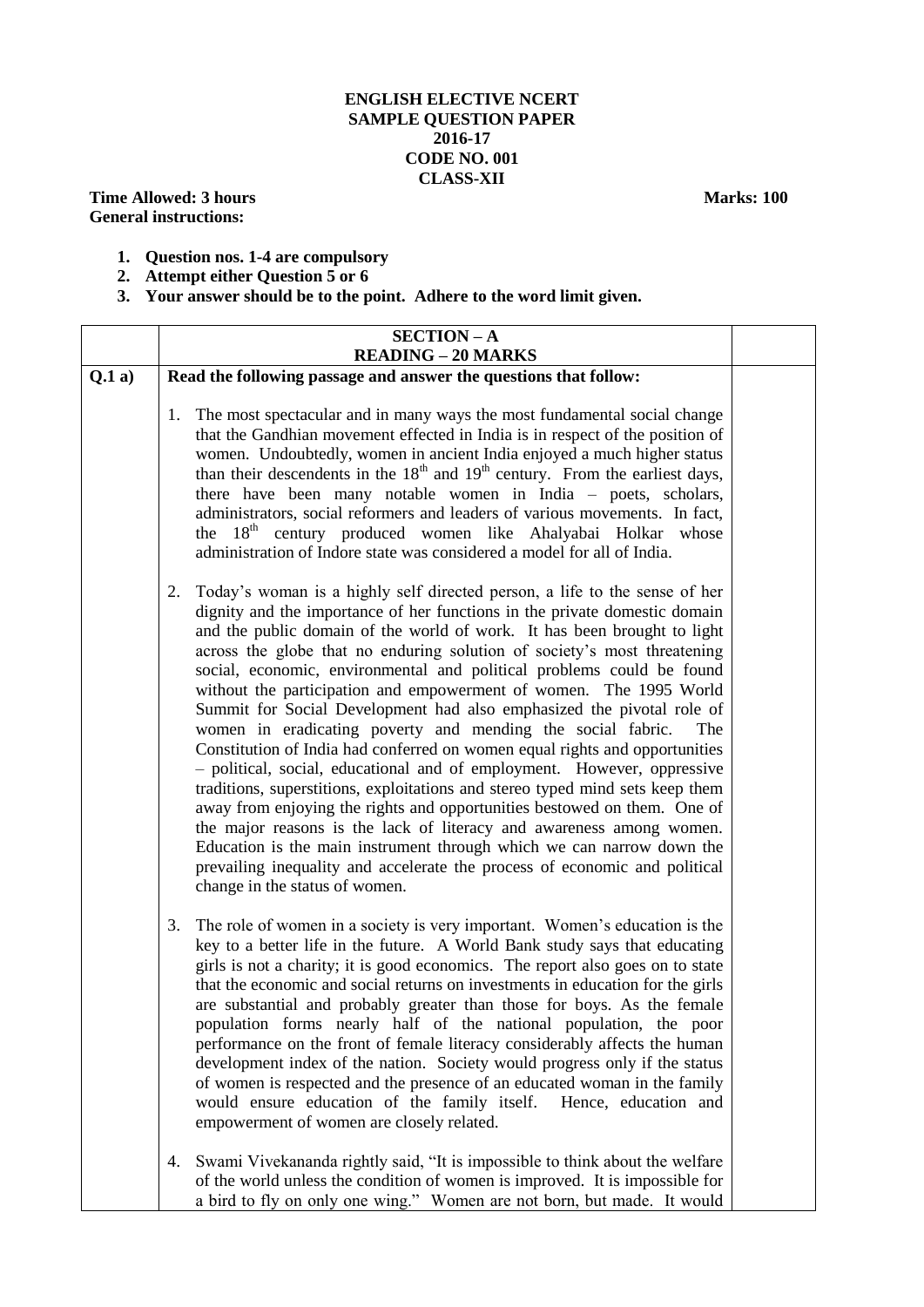|        | only be apt to analyze the position and space Indian women occupy today,<br>and comparing it to the times sixty years ago when the country had just<br>gained independence. With the women participating in nationalist<br>movements to being pushed into the domestic household space, to their<br>resurgence as the super-woman today, women in our country have seen it all.<br>Women of India have started recognizing their true potential by breaking<br>5.                                                                                                                                                                                                                                                                                                                                                    |                                  |
|--------|----------------------------------------------------------------------------------------------------------------------------------------------------------------------------------------------------------------------------------------------------------------------------------------------------------------------------------------------------------------------------------------------------------------------------------------------------------------------------------------------------------------------------------------------------------------------------------------------------------------------------------------------------------------------------------------------------------------------------------------------------------------------------------------------------------------------|----------------------------------|
|        | traditional barriers and earning a respectable position in the society. There is<br>no arena which remains unconquered by them, be political, sport,<br>technology, entertainment or even innovators. The modern Indian woman<br>does not let social constraints to keep her behind, but prioritizes her<br>education, her home and her career before anything else. Today, she is so<br>deft and self sufficient that she can be easily called a super-woman juggling<br>many fronts single handedly. They are proving their metal not only on the<br>home front but also in their respective professions.<br>They are joining<br>universities and colleges in large numbers and entering specialized<br>professional fields like engineering, medicine, space, research and<br>development and the defense forces. |                                  |
|        | Thus, the path towards total gender empowerment may be full of potholes<br>6.<br>but over the years women have made great strides in many areas with<br>notable progress in reducing the gender gap.                                                                                                                                                                                                                                                                                                                                                                                                                                                                                                                                                                                                                 |                                  |
|        | Questions:-<br>(a) What keeps women away from enjoying the rights and opportunities due to                                                                                                                                                                                                                                                                                                                                                                                                                                                                                                                                                                                                                                                                                                                           |                                  |
|        | them?                                                                                                                                                                                                                                                                                                                                                                                                                                                                                                                                                                                                                                                                                                                                                                                                                |                                  |
|        | (b) How does the education of women contribute to a nation's economics?<br>(c) In what ways can today's Indian women be called 'super-women'?                                                                                                                                                                                                                                                                                                                                                                                                                                                                                                                                                                                                                                                                        |                                  |
|        | (d) How has the modern Indian woman been able to bridge the gender gap?<br>(e) Identify words from the passage which mean the following $-$                                                                                                                                                                                                                                                                                                                                                                                                                                                                                                                                                                                                                                                                          | 1                                |
|        | Amazing (para 1)<br>(i)                                                                                                                                                                                                                                                                                                                                                                                                                                                                                                                                                                                                                                                                                                                                                                                              | $\boldsymbol{2}$                 |
|        | Hasten (para 2)<br>(ii)<br>Revival (para 4)<br>(iii)                                                                                                                                                                                                                                                                                                                                                                                                                                                                                                                                                                                                                                                                                                                                                                 | $\boldsymbol{2}$<br>$\mathbf{1}$ |
|        | (f) What does 'proving their metal' phrase mean?                                                                                                                                                                                                                                                                                                                                                                                                                                                                                                                                                                                                                                                                                                                                                                     |                                  |
|        | (g) In what way is education and empowerment of women closely related?<br>(h) Justify this statement in its contextual terms $-$ 'It is impossible for a bird to                                                                                                                                                                                                                                                                                                                                                                                                                                                                                                                                                                                                                                                     | $\mathbf{1}$<br>$\mathbf 1$      |
|        | fly only on one wing'.                                                                                                                                                                                                                                                                                                                                                                                                                                                                                                                                                                                                                                                                                                                                                                                               | 1                                |
|        |                                                                                                                                                                                                                                                                                                                                                                                                                                                                                                                                                                                                                                                                                                                                                                                                                      | $\mathbf{1}$<br>1                |
|        |                                                                                                                                                                                                                                                                                                                                                                                                                                                                                                                                                                                                                                                                                                                                                                                                                      | 1                                |
| Q.1 b) | Read the following poem and answer the questions that follows:                                                                                                                                                                                                                                                                                                                                                                                                                                                                                                                                                                                                                                                                                                                                                       |                                  |
|        | <b>Animal Liberation Human Liberation</b>                                                                                                                                                                                                                                                                                                                                                                                                                                                                                                                                                                                                                                                                                                                                                                            |                                  |
|        | <b>By Kenneth Cassar</b>                                                                                                                                                                                                                                                                                                                                                                                                                                                                                                                                                                                                                                                                                                                                                                                             |                                  |
|        |                                                                                                                                                                                                                                                                                                                                                                                                                                                                                                                                                                                                                                                                                                                                                                                                                      |                                  |
|        | The parallel is obvious for those with eyes to see                                                                                                                                                                                                                                                                                                                                                                                                                                                                                                                                                                                                                                                                                                                                                                   |                                  |
|        | For all feel the same suffering, all the same misery                                                                                                                                                                                                                                                                                                                                                                                                                                                                                                                                                                                                                                                                                                                                                                 |                                  |
|        | The segregation of priviledged from those considered tools                                                                                                                                                                                                                                                                                                                                                                                                                                                                                                                                                                                                                                                                                                                                                           |                                  |
|        | The state miseducation that makes all citizens fools                                                                                                                                                                                                                                                                                                                                                                                                                                                                                                                                                                                                                                                                                                                                                                 |                                  |
|        | Taught that dogs and cats should be treated well as pets                                                                                                                                                                                                                                                                                                                                                                                                                                                                                                                                                                                                                                                                                                                                                             |                                  |
|        | While in the cold laboratories same animals meet their deaths                                                                                                                                                                                                                                                                                                                                                                                                                                                                                                                                                                                                                                                                                                                                                        |                                  |
|        | With painful experimentation for more products to consume                                                                                                                                                                                                                                                                                                                                                                                                                                                                                                                                                                                                                                                                                                                                                            |                                  |
|        | A cheap way to make profits sends animals to their doom                                                                                                                                                                                                                                                                                                                                                                                                                                                                                                                                                                                                                                                                                                                                                              |                                  |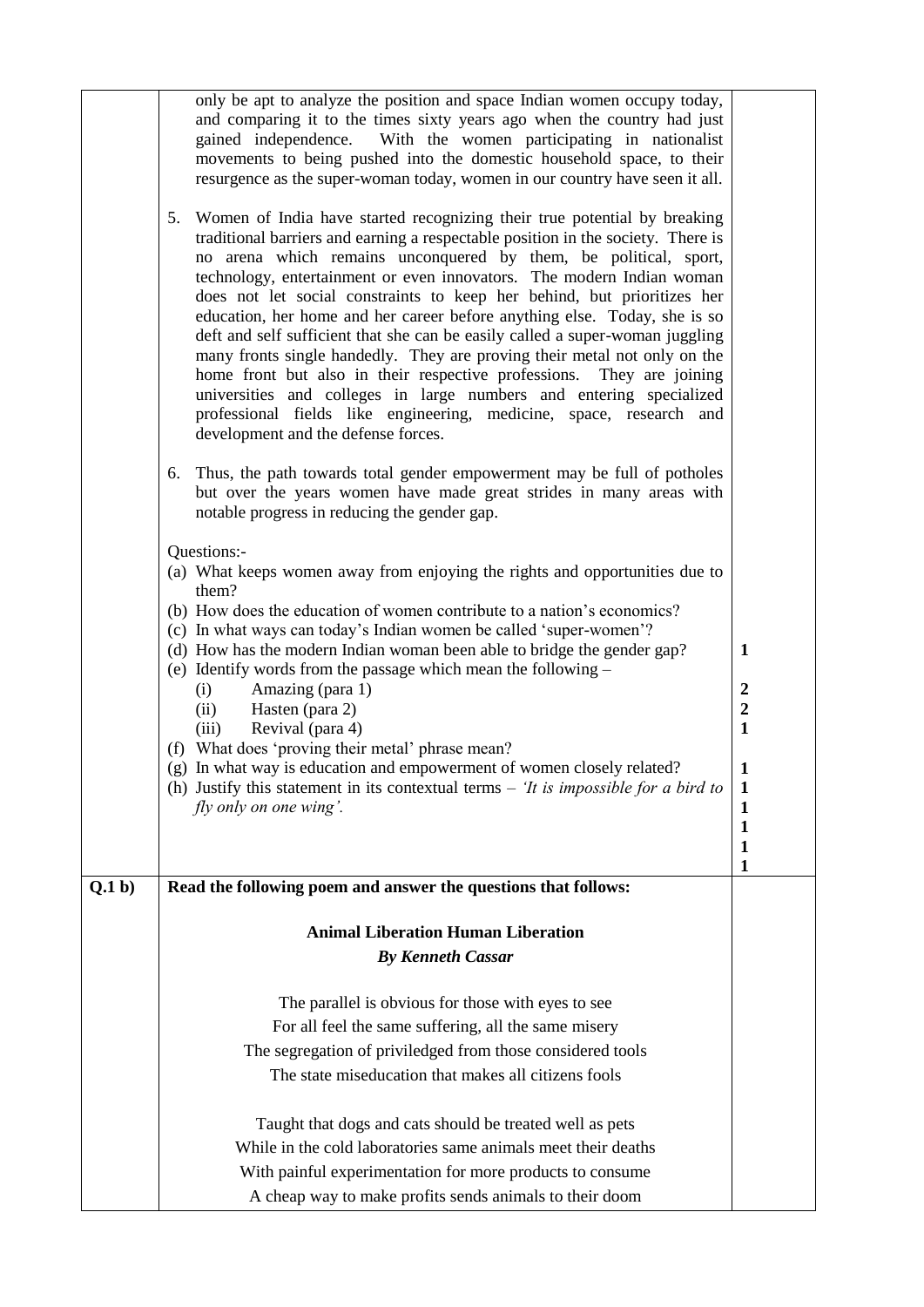|        | Consider factory farms with the animals crammed inside<br>With no access to daylight, from human eyes they hide<br>No real animal welfare, this would increase the costs<br>They're treated as a commodity, as just profit or loss<br>Consider circus animals or animals in the zoo<br>Slaves for your entertainment, suffer just to please you<br>In solitude they stay in their prison cage for months<br>With violence they are trained to perform unnatural stunts<br>Consider the tradition of killing just for fun<br>Where birds are shot out of the sky for the pleasure of one<br>A dead corpse in a showcase for one to see and boast<br>No matter pointless killing is murder to the most |                             |  |
|--------|------------------------------------------------------------------------------------------------------------------------------------------------------------------------------------------------------------------------------------------------------------------------------------------------------------------------------------------------------------------------------------------------------------------------------------------------------------------------------------------------------------------------------------------------------------------------------------------------------------------------------------------------------------------------------------------------------|-----------------------------|--|
|        | Violence to animals leads to violence to human beings                                                                                                                                                                                                                                                                                                                                                                                                                                                                                                                                                                                                                                                |                             |  |
|        | A culture of death does not have eyes for seeing<br>An all inclusive world makes it better for every being                                                                                                                                                                                                                                                                                                                                                                                                                                                                                                                                                                                           |                             |  |
|        | Animal liberation leads to human freeing                                                                                                                                                                                                                                                                                                                                                                                                                                                                                                                                                                                                                                                             |                             |  |
|        |                                                                                                                                                                                                                                                                                                                                                                                                                                                                                                                                                                                                                                                                                                      |                             |  |
|        | What are the atrocities from which animals need to be liberated from<br>1.                                                                                                                                                                                                                                                                                                                                                                                                                                                                                                                                                                                                                           | $\boldsymbol{2}$            |  |
|        | Explain the plight of animals in the circus and the zoo.<br>2.                                                                                                                                                                                                                                                                                                                                                                                                                                                                                                                                                                                                                                       | $\boldsymbol{2}$            |  |
|        | In what ways are animals are treated as commodities.<br>3.                                                                                                                                                                                                                                                                                                                                                                                                                                                                                                                                                                                                                                           | $\overline{2}$              |  |
|        | What parallel is drawn by the poet between animal liberation and human<br>4.                                                                                                                                                                                                                                                                                                                                                                                                                                                                                                                                                                                                                         |                             |  |
|        | liberation?                                                                                                                                                                                                                                                                                                                                                                                                                                                                                                                                                                                                                                                                                          | $\mathbf{1}$                |  |
|        | Explain the phrase – 'send animals to their doom'.<br>5.                                                                                                                                                                                                                                                                                                                                                                                                                                                                                                                                                                                                                                             | 1                           |  |
|        | <b>SECTION - B</b>                                                                                                                                                                                                                                                                                                                                                                                                                                                                                                                                                                                                                                                                                   |                             |  |
|        | <b>CREATIVE WRITING SKILLS - 30 MARKS</b>                                                                                                                                                                                                                                                                                                                                                                                                                                                                                                                                                                                                                                                            |                             |  |
| Q.2a)  | Recent incidences around the world and in our country have divided people on<br>many fronts. As a community and a nation, we must know that unity is our<br>strength and we should not indulge in or tolerate anyone that harms our peaceful<br>coexistence. In approximately 150-200 words, write an essay reflecting your<br>ideas on the topic – Empathy knows no boundaries of age or race.                                                                                                                                                                                                                                                                                                      | <b>10</b>                   |  |
| Q.2 b) | The world is dealing with an unprecedented spike in illegal wildlife trade and<br>poaching, threatening to overturn decades of conservation gain. Recently, in one<br>of the largest seizures of illegal ivory, 23 metric tons (representing 2500<br>elephants) of ivory was confiscated by authorities. On the occasion of World<br>Environment Day on June 5, draft a speech in approximately 80-100 words<br>expressing your concern for the school assembly on the topic, "Inculcating Zero<br>Tolerance for Illegal Wildlife Trade.'                                                                                                                                                            | 5                           |  |
| Q.2c)  | Draft a debate in 80-100 words on the topic - Possession of material<br>commodities makes human beings happy. Put forth your views and opinions<br>either FOR or AGAINST the motion.                                                                                                                                                                                                                                                                                                                                                                                                                                                                                                                 | $\overline{5}$              |  |
| Q.3    | In the passage given below, one word has been omitted in each line. Write the<br>missing word along with the word that comes before and after it in the space<br>provided. Ensure that the word that forms your answer is underlined.                                                                                                                                                                                                                                                                                                                                                                                                                                                                | $10 \times 1=$<br><b>10</b> |  |
|        | Hydrating drinks one refresh and<br>$(a)$                                                                                                                                                                                                                                                                                                                                                                                                                                                                                                                                                                                                                                                            |                             |  |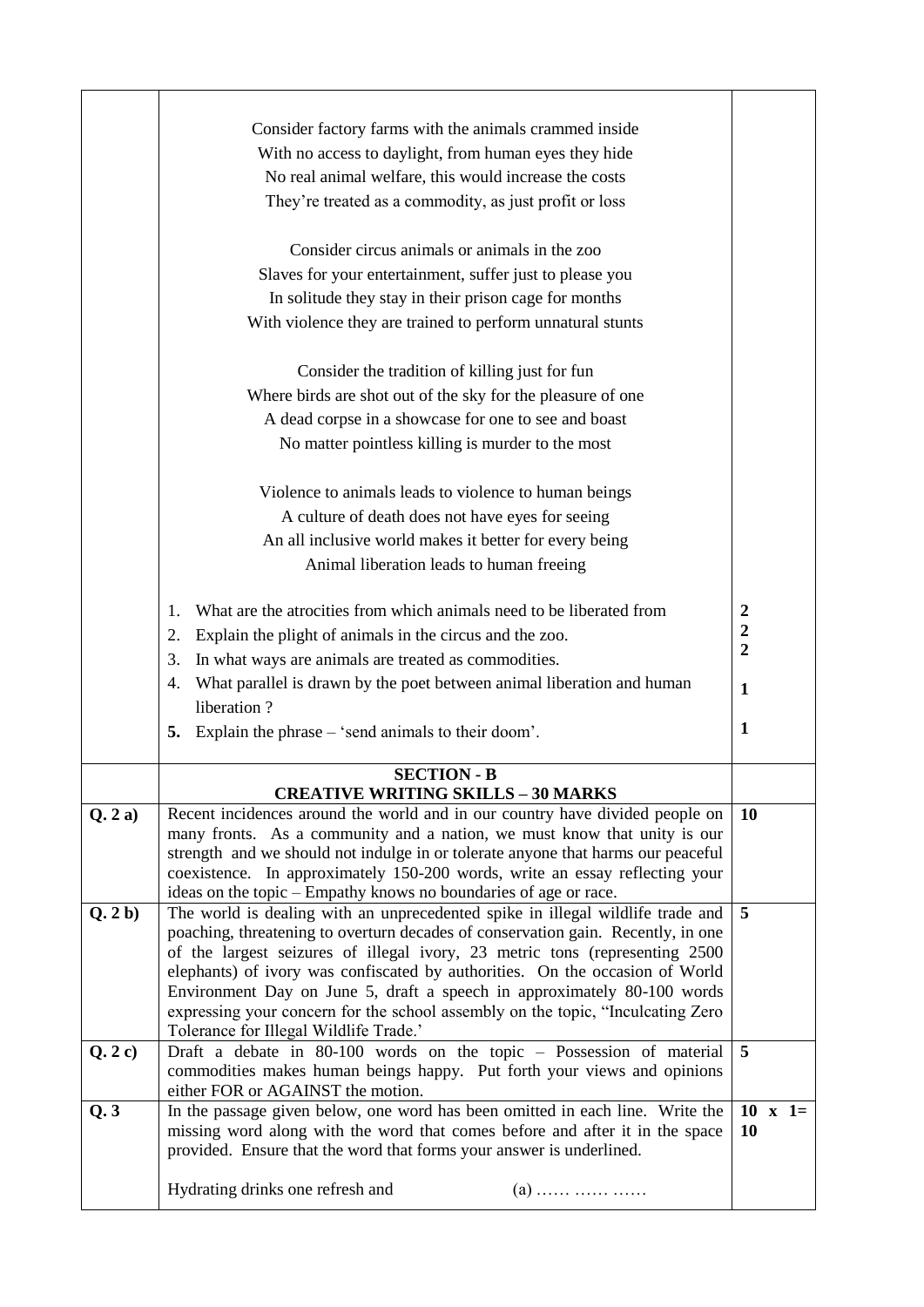|        | rejuvenate the hot summers.                                                                                                                                                                                                                                                                                                                                                                                                                                                                                                                                                                                                                                                                                                                                                                                                                                                                                                                                                                                                                                                                                                    |                                      |
|--------|--------------------------------------------------------------------------------------------------------------------------------------------------------------------------------------------------------------------------------------------------------------------------------------------------------------------------------------------------------------------------------------------------------------------------------------------------------------------------------------------------------------------------------------------------------------------------------------------------------------------------------------------------------------------------------------------------------------------------------------------------------------------------------------------------------------------------------------------------------------------------------------------------------------------------------------------------------------------------------------------------------------------------------------------------------------------------------------------------------------------------------|--------------------------------------|
|        | Coconut water is one healthy drink                                                                                                                                                                                                                                                                                                                                                                                                                                                                                                                                                                                                                                                                                                                                                                                                                                                                                                                                                                                                                                                                                             |                                      |
|        | which our body with various                                                                                                                                                                                                                                                                                                                                                                                                                                                                                                                                                                                                                                                                                                                                                                                                                                                                                                                                                                                                                                                                                                    |                                      |
|        | nutrients. It particularly                                                                                                                                                                                                                                                                                                                                                                                                                                                                                                                                                                                                                                                                                                                                                                                                                                                                                                                                                                                                                                                                                                     |                                      |
|        | good rehydrating the body and restoring                                                                                                                                                                                                                                                                                                                                                                                                                                                                                                                                                                                                                                                                                                                                                                                                                                                                                                                                                                                                                                                                                        |                                      |
|        | it its essential fluids. Besides, it                                                                                                                                                                                                                                                                                                                                                                                                                                                                                                                                                                                                                                                                                                                                                                                                                                                                                                                                                                                                                                                                                           |                                      |
|        | helps blood pressure, curb digestion                                                                                                                                                                                                                                                                                                                                                                                                                                                                                                                                                                                                                                                                                                                                                                                                                                                                                                                                                                                                                                                                                           |                                      |
|        | problems and in weight as well                                                                                                                                                                                                                                                                                                                                                                                                                                                                                                                                                                                                                                                                                                                                                                                                                                                                                                                                                                                                                                                                                                 |                                      |
|        | because of its low content.                                                                                                                                                                                                                                                                                                                                                                                                                                                                                                                                                                                                                                                                                                                                                                                                                                                                                                                                                                                                                                                                                                    |                                      |
|        | SECTION - C                                                                                                                                                                                                                                                                                                                                                                                                                                                                                                                                                                                                                                                                                                                                                                                                                                                                                                                                                                                                                                                                                                                    |                                      |
| Q.4a)  | <b>Literature Texts (30 Marks)</b><br>Read the following extracts and answer the questions that follow -                                                                                                                                                                                                                                                                                                                                                                                                                                                                                                                                                                                                                                                                                                                                                                                                                                                                                                                                                                                                                       |                                      |
|        | To me thou, falsely thine;<br>1.<br>And I to thee mine actions shall disguise.<br>The morning shadowes were away,<br>But these grow longer all the day,<br>But oh, loves day is short, if love decay.<br>Love is a growing, or full constant light;<br>And his first minute, after no one, is night.<br>The imagery of shadows has been ideated by the poet to convey his<br>a.<br>message. Discuss.<br>What stage of love has been represented in these lines and what are the<br>b.<br>characteristic features of it?<br>2. "When Tao Ying rides on the bus alone, quite often she does not bother<br>to buy a ticket. Why should she? Without her, the bus would still be<br>stopping at every stop, a driver and a conductor would still have to be<br>employed, and the same amount of petrol used.<br>Clearly Tao Ying has to be astute. When the bus conductor look like the<br>responsible type, she would buy a ticket as soon as she got on board.<br>But if he appeared to be casual and careless, she would not dream of<br>paying, considering it a small punishment for him and a little saving for<br>herself.? | $\boldsymbol{2}$<br>$\boldsymbol{2}$ |
|        | Why is Tao Ying undecided about buying a ticket when she rode a bus<br>a.<br>that day? What logic does she present?<br>How does the first sentence of this extract connect with the theme of the                                                                                                                                                                                                                                                                                                                                                                                                                                                                                                                                                                                                                                                                                                                                                                                                                                                                                                                               | $\boldsymbol{2}$                     |
|        | b.<br>story?                                                                                                                                                                                                                                                                                                                                                                                                                                                                                                                                                                                                                                                                                                                                                                                                                                                                                                                                                                                                                                                                                                                   | $\boldsymbol{2}$                     |
| Q.4 b) | Answer any two of the following questions in about 120-150 words each.                                                                                                                                                                                                                                                                                                                                                                                                                                                                                                                                                                                                                                                                                                                                                                                                                                                                                                                                                                                                                                                         | $6 + 6 =$<br>12                      |
|        | 'Tomorrow' by Joseph Conrad is a story of deluded hopes and dramatic<br>1.<br>irony. Elucidate.<br>How does Yeats portray the beauty of Autumn?<br>2.<br>Elaborate on the theme of 'Broken Images', that it is a study of the<br>3.<br>exploration of the crisis of identity.                                                                                                                                                                                                                                                                                                                                                                                                                                                                                                                                                                                                                                                                                                                                                                                                                                                  |                                      |
| Q.4c)  | Answer any two of the following questions in about 80-100 words.                                                                                                                                                                                                                                                                                                                                                                                                                                                                                                                                                                                                                                                                                                                                                                                                                                                                                                                                                                                                                                                               | $5 \times 2 = 10$                    |
|        | According to Lawrence, what is the limitation of the parson, the philosopher,<br>1.<br>the scientist, and the poet? What effect in the reader does the novelist                                                                                                                                                                                                                                                                                                                                                                                                                                                                                                                                                                                                                                                                                                                                                                                                                                                                                                                                                                |                                      |